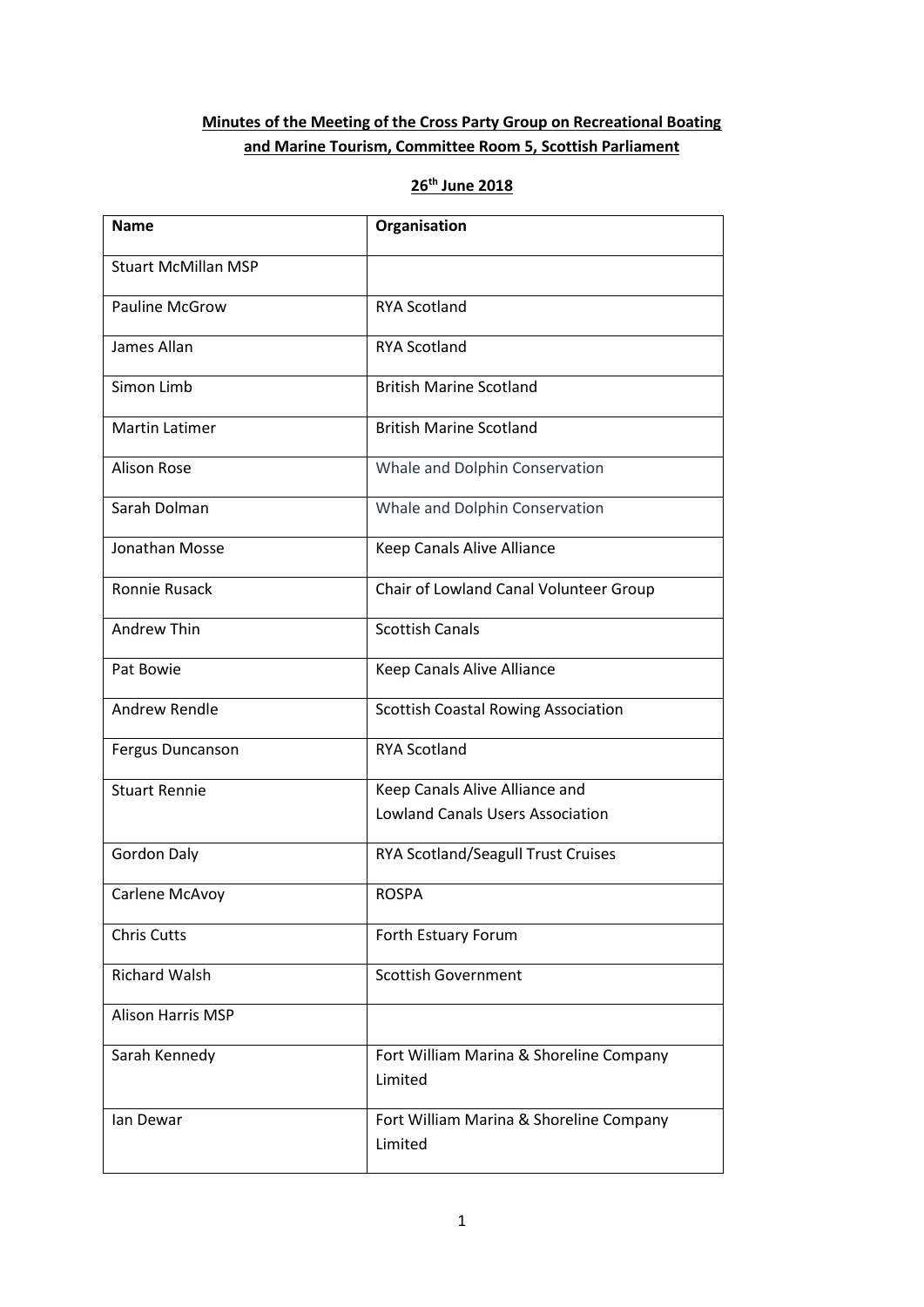| <b>Cicely Oliver</b>  | Keep Canals Alive Alliance               |
|-----------------------|------------------------------------------|
|                       |                                          |
|                       |                                          |
| Colin McFadyen        | <b>British Divers Marine Life Rescue</b> |
| <b>Richard Millar</b> | <b>Scottish Canals</b>                   |
|                       |                                          |
| Angus MacDonald MSP   |                                          |
| Catherine Topley      | <b>Scottish Canals</b>                   |
|                       |                                          |
| <b>Josie Saunders</b> | <b>Scottish Canals</b>                   |
| Sue Bedford-Visser    | The Bridge/Keep Canals Alive Alliance    |
|                       |                                          |
| Jim McLachlan         | Forth and Clyde Canal Society            |
| Liam Kerr MSP         |                                          |
|                       |                                          |
| Aileen Monk           | <b>British Marine Scotland</b>           |
| Clare Adamson MSP     |                                          |
|                       |                                          |
| Emma Harper MSP       |                                          |
| Ian White             | Canalside Hub                            |
|                       |                                          |
| <b>Graham Russell</b> | <b>RYA Scotland</b>                      |
|                       |                                          |

## **APOLOGIES**

| <b>Name</b>          | Organisation                           |  |  |
|----------------------|----------------------------------------|--|--|
| David Hill           | <b>British Marine Scotland</b>         |  |  |
| <b>Marc Crothall</b> | <b>Scottish Tourism Alliance</b>       |  |  |
| <b>Kathy Gostick</b> | <b>Forth Yacht Clubs Association</b>   |  |  |
| David Vass           | RYA Scotland/West Highland and Islands |  |  |
|                      | <b>Moorings Association</b>            |  |  |
| Donald McLaren       | Clyde Yacht Clubs Association          |  |  |
| Michael Avril        | <b>Water Safety Scotland</b>           |  |  |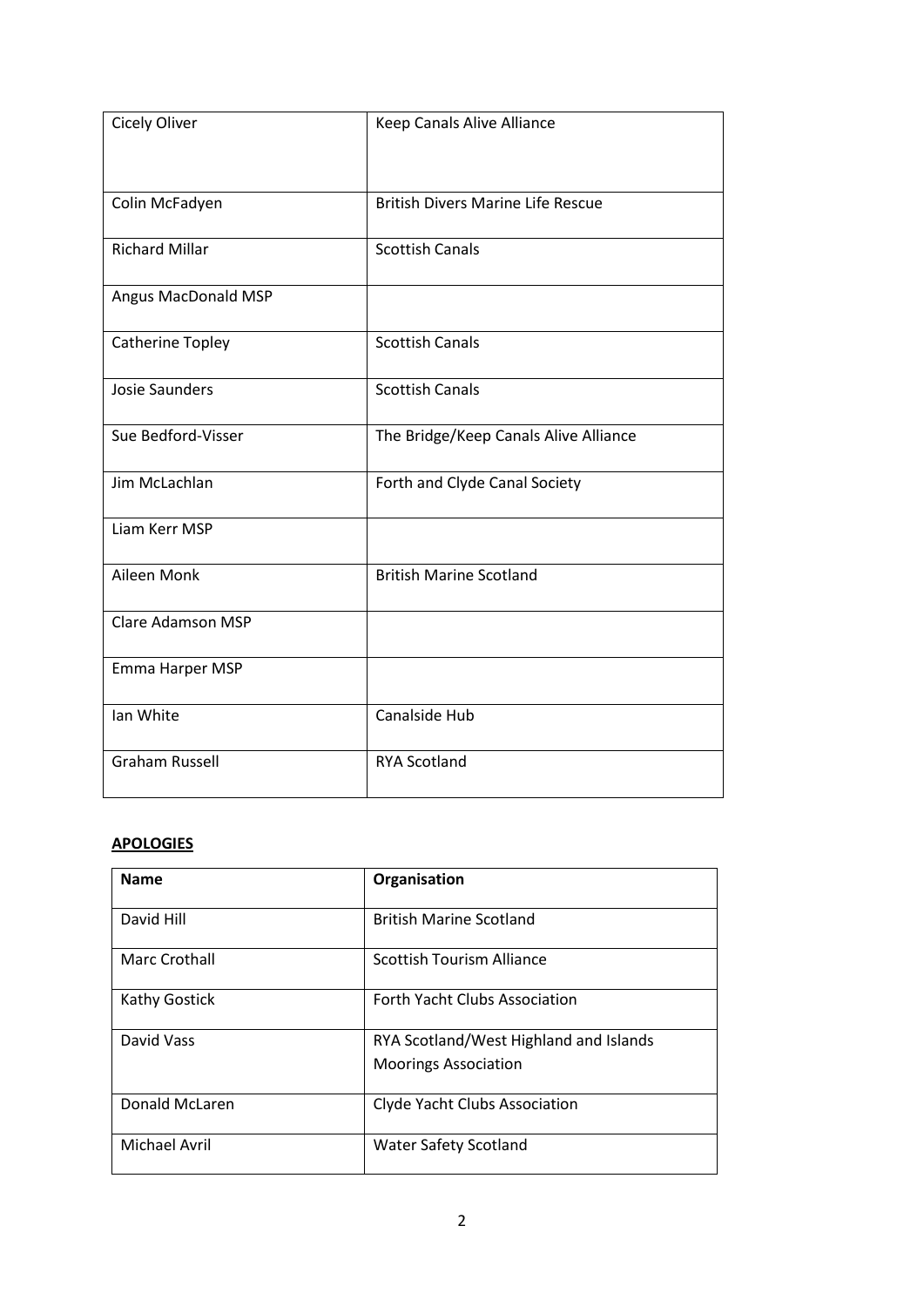| Andy McKenna            | Thomas Telford Corpach Marina     |  |  |
|-------------------------|-----------------------------------|--|--|
| Jackie Baillie MSP      |                                   |  |  |
| <b>Emilie Devenport</b> | <b>Scottish Environment Link</b>  |  |  |
| <b>Tim Ford</b>         | <b>Capercaillie Cruisers</b>      |  |  |
| <b>Stuart Smith</b>     | <b>Scottish Canoe Association</b> |  |  |
| Mike McGregor           |                                   |  |  |
| David Hill              | <b>British Marine Scotland</b>    |  |  |
| Rhona Fairgrieve        | <b>Scottish Coastal Forum</b>     |  |  |
| <b>Daniel Steel</b>     | Sail Scotland                     |  |  |
| <b>Graeme Harvey</b>    | <b>Lowland Canals Association</b> |  |  |
| <b>Paul Bancks</b>      | Crown Estate Scotland             |  |  |
| Carlene McAvoy          | <b>ROSPA</b>                      |  |  |

## **Welcome and Apologies**

Stuart McMillan MSP, Convener of the Cross Party Group on Recreational Boating and Marine Tourism welcomed everyone to the meeting and to the Scottish Parliament and introductions were made round the table.

SMCM outlined the GDPR statement prepared by RYA Scotland and explained that they are the data controller in their role of Secretariat. SMCM asked if people wanted to keep in contact and receive information on the Cross Party Group they must indicate this by "opting in".

## **1. Minutes and Action Points from last meeting** The minutes were approved as an accurate record. **Proposed: Gordon Daly Seconded: Martin Latimer**

#### **Action Points from Last Meeting**

- 1. **Dundee Marina Project - Contact details for Gordon Reid, Dundee City Council to be passed to Graham Russell/SMCM will write to Cabinet Secretary and Fergus Ewing re the project. Circulate letter that was sent to Cabinet Secretary and Fergus Ewing MSP re Dundee marina project.** - This was achieved.
- **2. Green Blue - It was agreed to re-issue out Green Blue information to CPG members and ask them to speak to their local boaters.**  Information has been circulated. SMCM reported that he put a motion down and this has been circulated.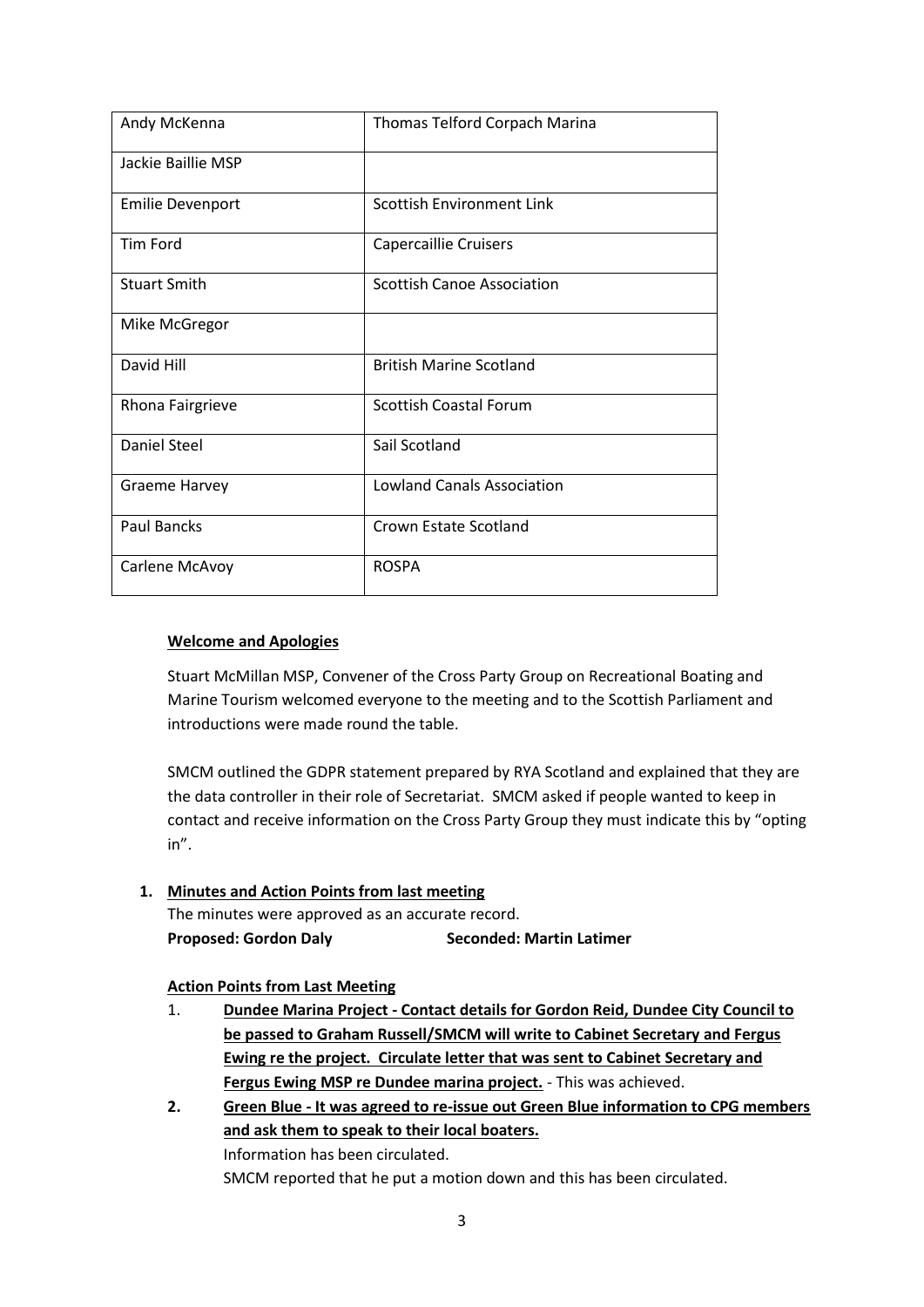- 3. **Electronic version of RYA Magazine showing Brexit Article to be circulated** This was circulated on 23<sup>rd</sup> March.
- 4. **2020 Year of Coast and Water - Look into events for 2020 Year of Coast and Water. To be discussion topic together with discussion about attracting sailing events to Scotland.**

This is ongoing. ML reported that an Officer for Marine Tourism has been appointed by North Ayrshire Council.

- **5. Scottish Sea Angling Network to be invited to present at the next meeting on 28th November or alternatively to one of the meetings in 2018 -** Invitation has been sent out and we await response.
- **6. Labour Market Survey** Information from Labour market survey will be provided to SMCM.
- 7. **Careers Video** to be shown at Clyde Marine Planning Partnership This is ongoing.
- 8. **The Green Blue - Further discussion is required on Green Blue requirements in Scotland and potential literature to be produced with assistance from Graham Russell -**This has been circulated.
- 9. **GDPR - Discussion to take place on procedure for processing of information for CPG members** – This has been achieved and in process.
- **10. 2020 Year of Coast and Water to be added as discussion topic to a future agenda and combine with "Attracting sailing events to Scotland"** – This has been added to the 25 September agenda.
- **11. Thank you Letters - Thank you to Fiona Hyslop and Alan Rankin –** these have been issued.
- **12. Fort William Marina and Shoreline Company Limited - Sarah Kennedy – Letter of Support** -This letter has now been issued.
- 2. **AGM**

## **Election of Office Bearers**

| Convenor               | <b>Stuart McMillan MSP</b>                    |  |  |
|------------------------|-----------------------------------------------|--|--|
|                        | Stuart McMillan MSP was approved as Convener. |  |  |
|                        | Proposed: Angus MacDonald MSP                 |  |  |
|                        | Seconded: Liam Kerr MSP                       |  |  |
| <b>Deputy Convenor</b> | Liam Kerr MSP                                 |  |  |
|                        | Liam Kerr MSP was approved as Vice Convener.  |  |  |
|                        | Proposed: Stuart McMillan MSP                 |  |  |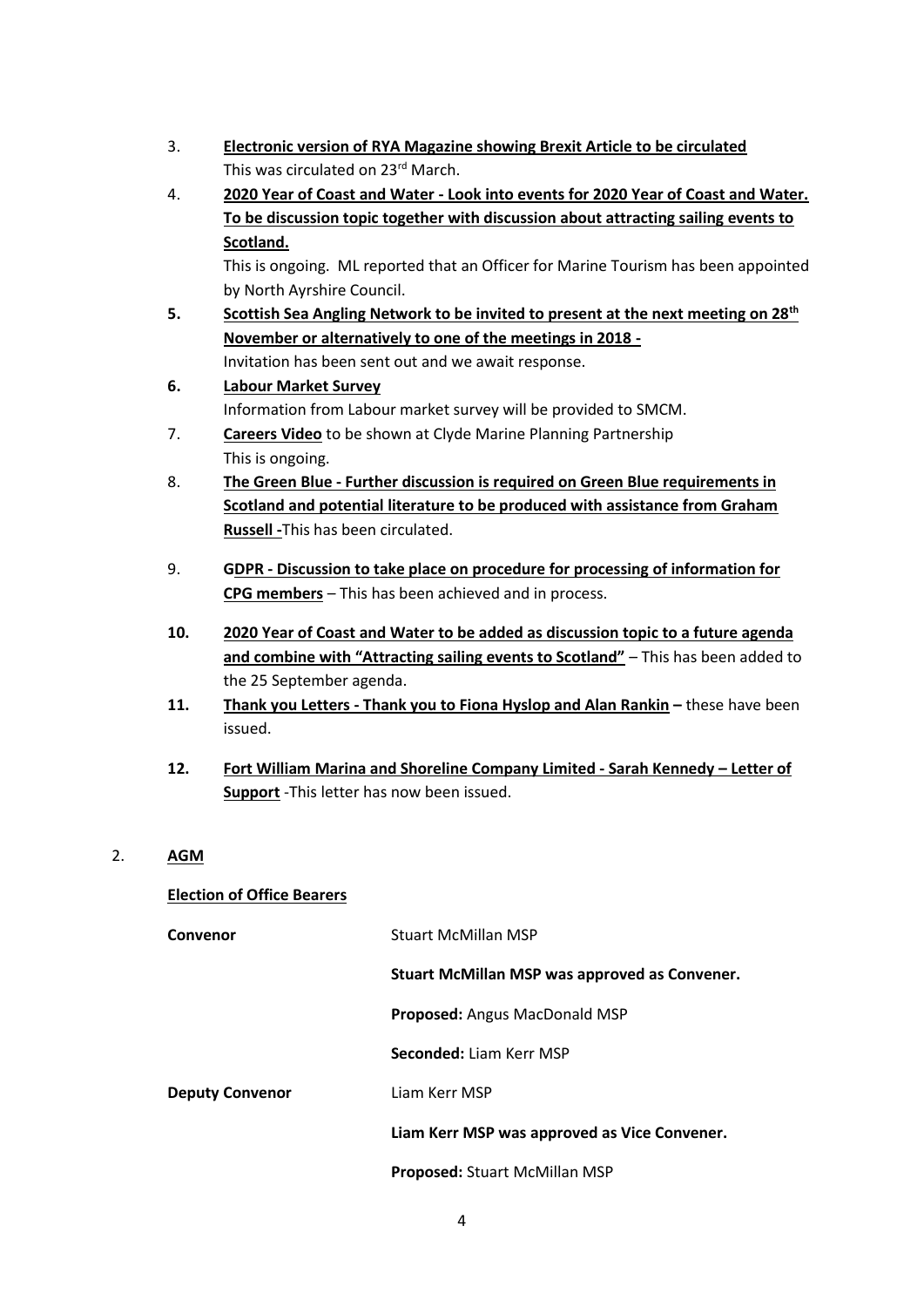#### **Seconded:** Angus MacDonald MSP

#### **Secretariat (Secretary/Treasurer)**

James Allan and Pauline McGrow were approved as the Secretariat by all in attendance.

#### **2. Scottish Canals and Q and A**

Andrew Thin provided a presentation and background to the current situation. He also introduced Catherine Topley who is the Interim CEO of Scottish Canals and also Richard Millar who is the Director of Infrastructure. (Please see below information provided in presentation).

Andrew Thin provided the following background and outlined the financial constraints and there then followed an opportunity for questions

#### **Benefitting Scotland: 2002-15**

- 178,887m2 Employment floor space
- 5,425 housing
- 4,701 construction jobs
- $-5,052$  FTE jobs
- £878m investment

#### **Scottish Canals Assets**

- There are 5 canals together making 140 linear miles.
- **£1.78billion to rebuild the canals**
- 560 moorings

#### **Dredging and draft issues**

- Dredging issues on the Forth and Clyde Canal
- Draft restrictions on the Caledonian Canal
- Reduced draft Crinan Canal
- £4m £6m backlog

#### **Live Issues**

Bonnybridge and Twechar - £1.2m upgrade required.

#### **Levels of Funding**

The levels of funding were outlined (please find attached presentation) Due to the wider economic outlook future investment is anticipated to continue to flatline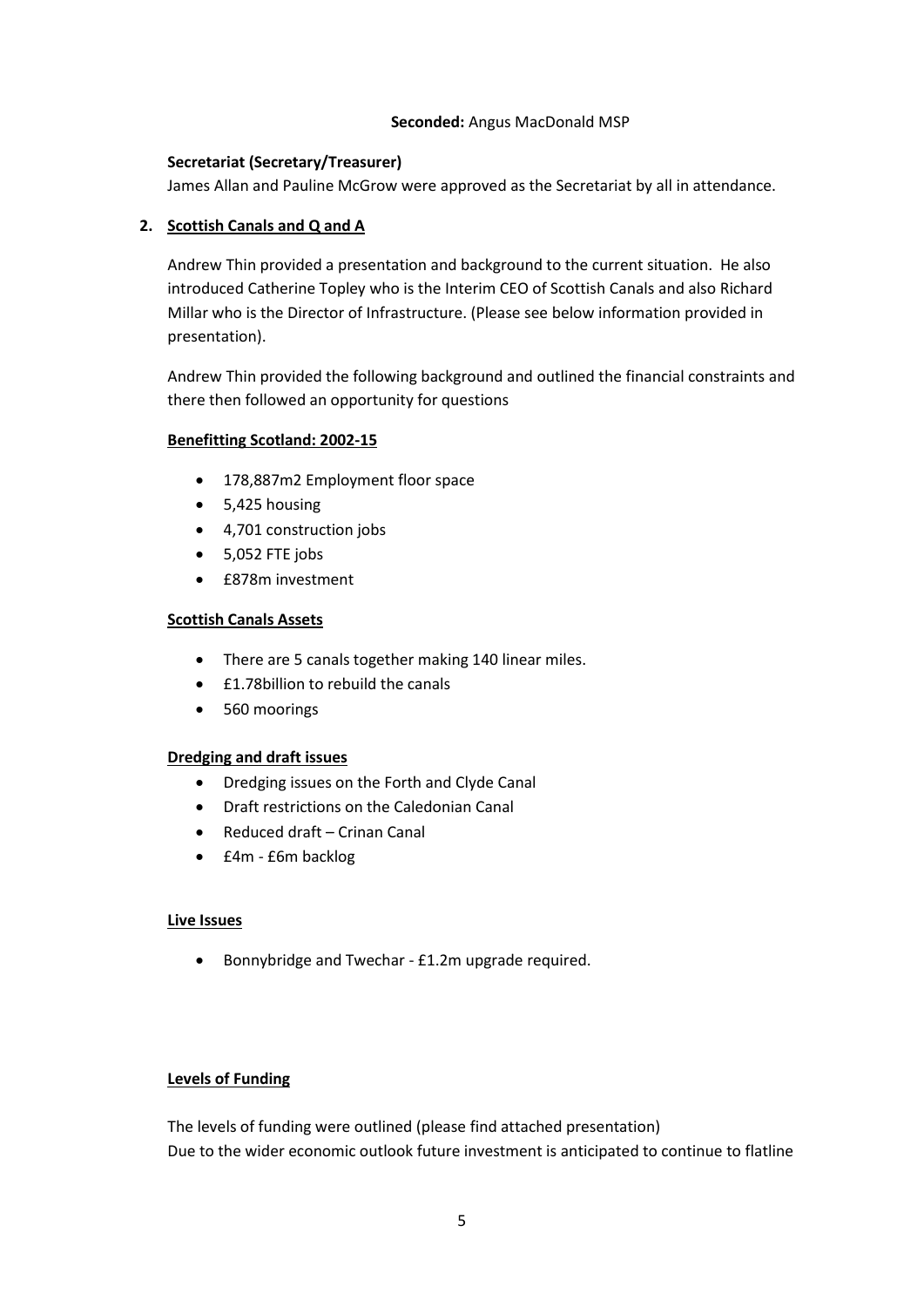or decrease as revenue and capital grant becomes tighter. In real terms this is significantly decreasing available asset investment.

# **Backlog / Deficit Growth on Current Investment Levels**

#### **Strategic Prioritisation**

- Avoidance of major catastrophic failure whenever an asset presents a danger to wide spread public safety/ national infrastructure we will either fix, close or replace
- Public & staff safety Delivers a safe environment for visitors and staff
- Operability & functionality of canals Sustains operation of the canals
- Preventative maintenance to reduce risks
- Our approach is to deploy resources efficiently against known prioritised risks to protect assets and slow asset decline

## **Asset Management Plan (please find attached presentation)**

Asset Management Strategy (verified by auditors Ernest and Young) Have made indirect losses at Crinan Canal (£,1510K), Caledonian Canal (£6,872K), Falkirk Wheel and Helix (£4,000K).

## **The Value of Navigation**

- £2.011m boating
- £12.96m in hospitality (direct and indirect)
- £150m in property

#### **Priority from a navigation perspective**

- Caledonian Canal
- Crinan Canal
- Union Canal
- Forth & Clyde east
- Forth & Clyde middle
- Forth & Clyde west
- Permanently closed Monkland Canal

#### **Priority Projects to Deliver 2018/19**

Avoidance of major catastrophic failure Reservoir Works – Linlithgow Embankments Phase 2 – Investigate High Risk Embankments

Public & staff safety - Bridge controls, lights and barriers - Clachnaharry electrical safety works – Leamington Lift bridge – Almond Feeder Gairlochy large craft jetty – Programmes to investigate leakage on embankments, lock structures & gates and aquatic invasive species (Caley)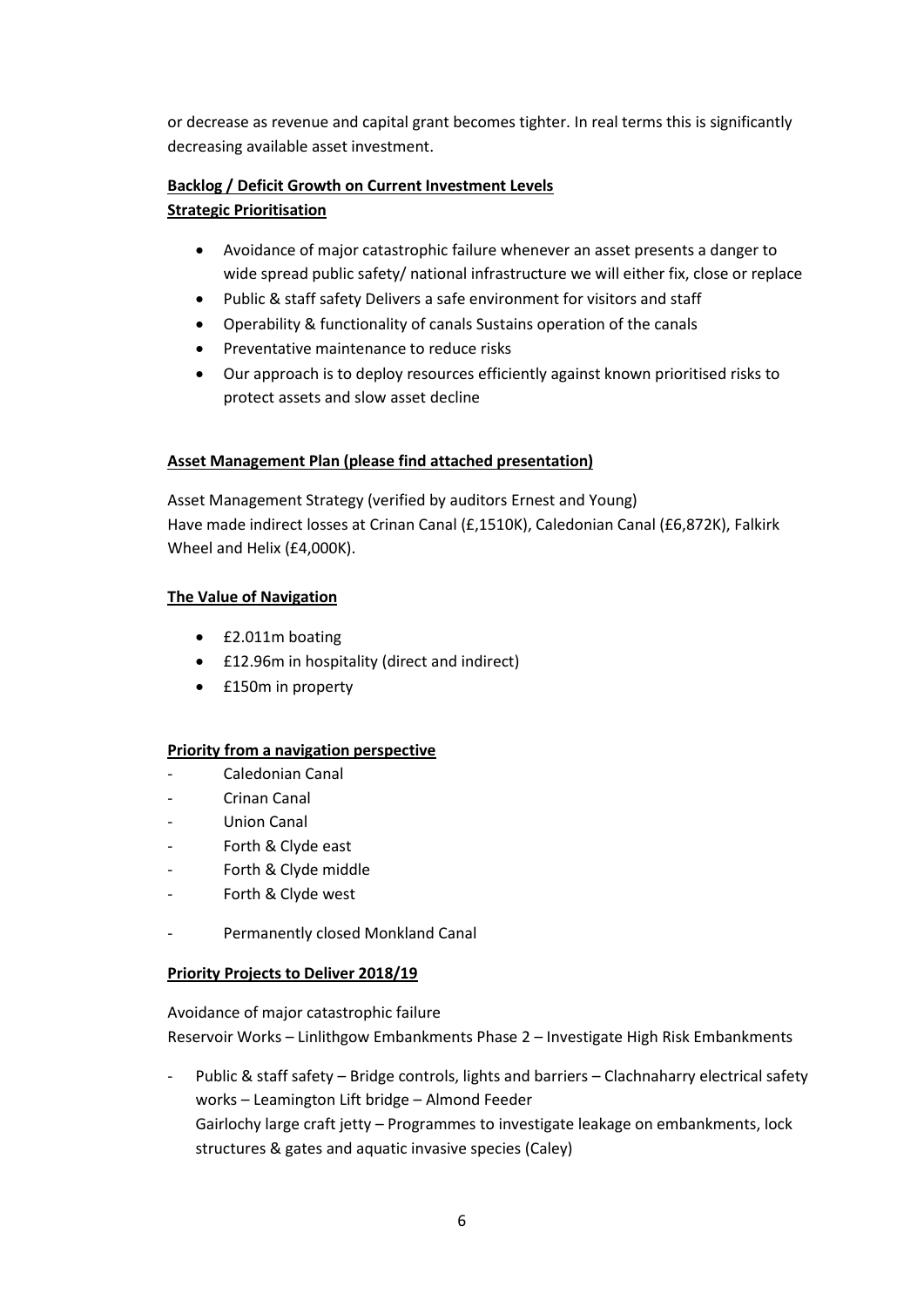Operability & functionality of canals - Falkirk Wheel - Kytra Lock gates Bonnybridge/Twechar (£1.205m) Bascule Bridges (£0.2m)

## **Priority Projects to Deliver 2018/19**

£3.370m £3.0m Cap/£0.37m Rev

#### **Asset Management Strategy Launch**

Launched: 21st June AMS/ AMP sets out

- A clear line of sight from Corporate Plan and canal visions to asset management.
- A clear process to manage these 250-year old assets responsibly, competently and for the benefit of all Scotland's people.
- Defines how we will be prioritising our available investment into works according to both the safety of the public, our customer and staff, and projects that bring the widest possible benefits for all the people of Scotland.
- Clarifies that without additional investment, we will continue to see asset decline, reduced service and potentially failure.
- Engagement
- Continued discussions with Scottish Government and Local Authorities regarding further investment.

AT reiterated that the backlog of works has increased and there is currently a £50m backlog.

- There is a risk and we require to make the assets as productive as possible. If we drive up income it will not solve everything, it would develop the sustainability on its own. We are heavily focussed on regeneration and have made a major contribution to economic regeneration. We have had to make tough decisions and we require to prioritise in a democratic way.
- Steve Dunlop has left Scottish Canals and moved to Scottish Enterprise. Catherine Topley is the Interim CEO on a secondment until the end of the year. Catherine Topley explained that she began her secondment as interim CEO 4 weeks ago and is looking at the Asset Management Strategy. In order to maintain canals to allow continual boating, she stated that she wants to work with boaters to minimise the challenges. She further stated that she is a strong advocate of ensuring that we do not revert back to the old days.
- RM stated that there is a 4 minute video available on the Scottish Canals website that he would encourage members to look at and stated that in order to rebuild the canals it would cost £1.2 billion.

## **Challenges**

RM outlined the current challenges and provided an outline of the Asset Management strategy and current challenges -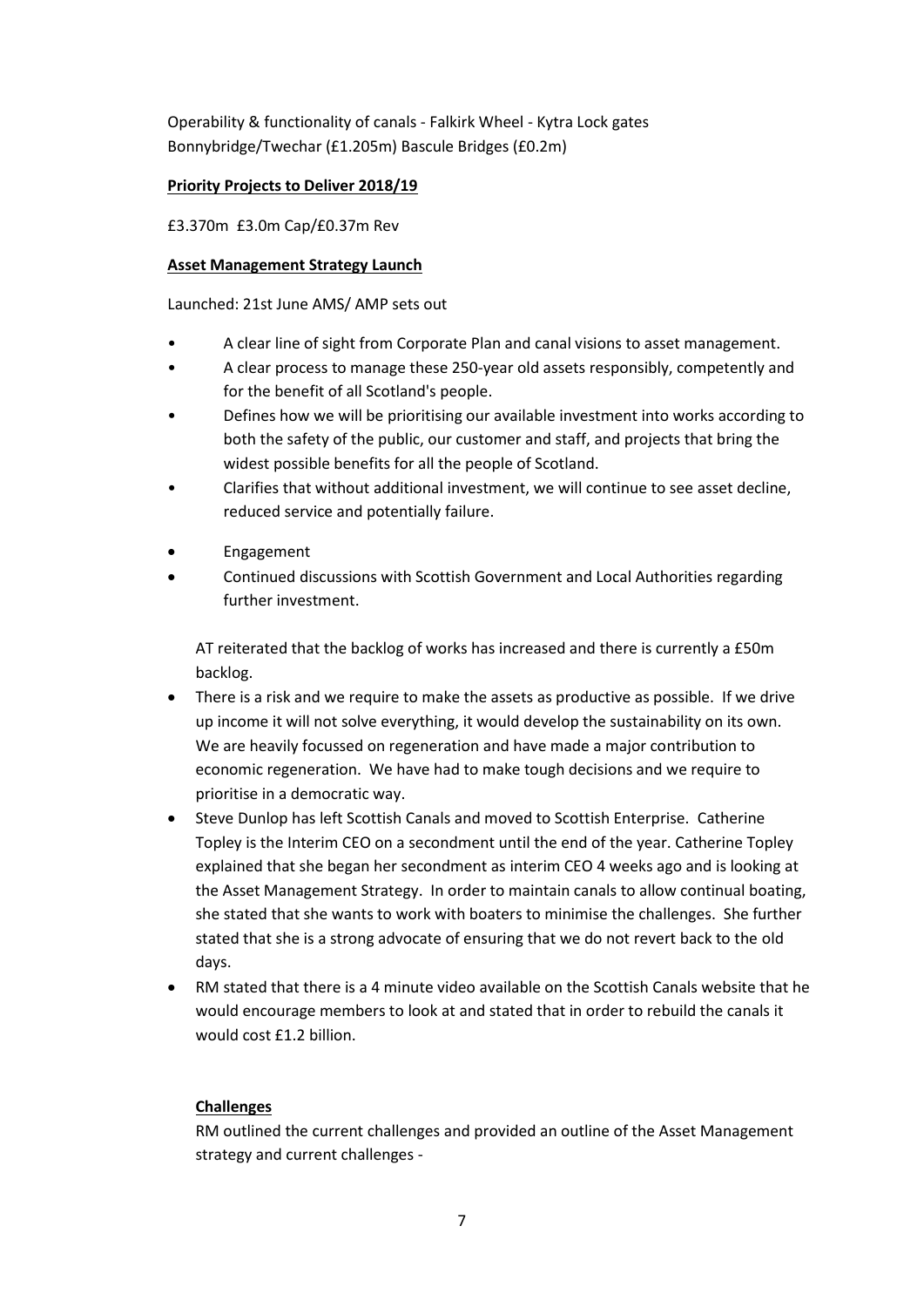- Lock gates were built in 1970s.
- Hydraulic system 1960s.
- Lock Chambers.
- Mechanical and electrical equipment.
- Massive sink hole, water falling behind it.
- Queen Elizabeth 2<sup>nd</sup>, silt failed, canals are being challenged by the water they hold.
- Bridges swing bridge over major roads.
- Dredging and draught hydraulic issues.
- Twechar and Bonnybridge lift bridges priority is public safety and with 3-4 hour closure of main road meaning issues for emergency services and the risk of breakdown.
- Twechar has a restricted operation.
- Bonnybridge is still a challenge and are having positive discussions with Scottish Government.
- There is £19m defects and £50m of project works. £70m is required to get to a steady and sustainable level.
- We are very grateful to Scottish Government for investment of £8m grant but we need more investment. If we stay at existing investment the backlog will grow. £1.2m received in income but £5m required to run.

Asset Management Strategy - We must maintain and manage canals and safety. We have had asset inspectors/technicians and chartered engineers to look at the conditions and identify the higher risk. As far as Heritage goes we have had capital projects but these are not always the answer for heritage sites. We have done work to understand the value of our income streams. The Crinan and Caledonian Canals have the highest transits. We have to prioritise and this has had an effect on Forth and Clyde Canals.

Union Canal - RM stated that they have an asset strategy. There is a clear process and it defines and prioritises and we will continue discussion so that everyone has clarity. They are working with the Scottish Government/local authorities and private sector to ensure that there is investment. We are fighting tool and nail to ensure that we do not go backwards.

#### **There then followed an opportunity for questions –**

- o SMCM stated that there are 1.2 million visitors to the Kelpies and 750,000 to the Falkirk Wheel. Can this income be used for infrastructure? AT stated that the income generated will not solve the problem.
- o Angus MacDonald MSP asked are you continuing to lobby Scottish Government. AM further noted that there had been an article in the Glasgow Herald stating that there had been an emergency finance package from Scottish Government or is this on the wish list? The question was posed whether the impact has been relayed to Scottish Government and whether there is no emergency package. RM stated that we are looking to source funding from Transport Scotland and the Scottish Government Framework.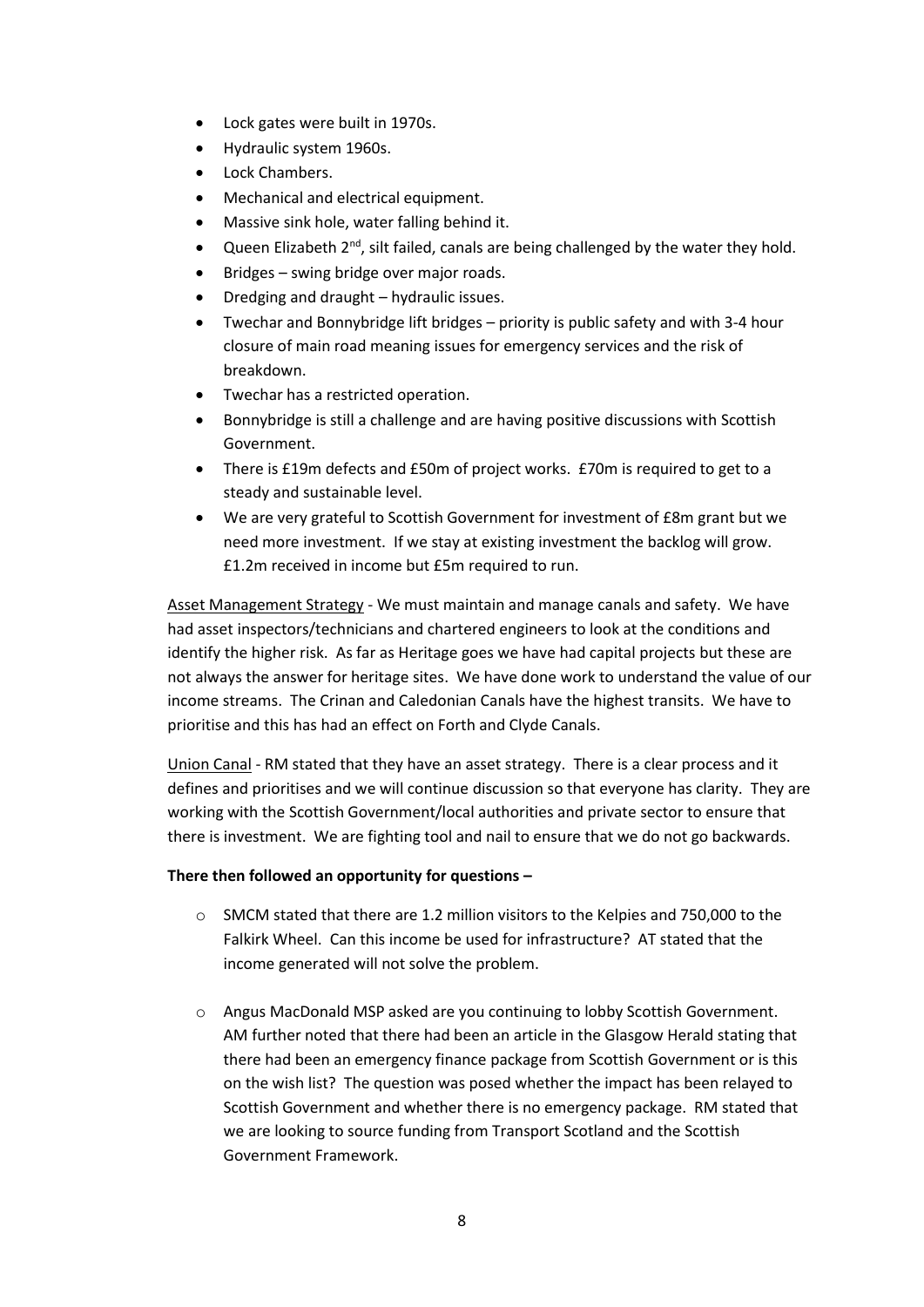- $\circ$  Alison Harris MSP asked about the Millennium Link funding of £83m that came with conditions over a period of 25 years. AH asked what the levels of use and is there a contingency fund? CT stated that the statutory requirements is to keep the canals maintained. AT stated that they have looked at this and have been receiving ongoing advice. The Millennium link purpose was to keep the canals open but it is not contractual "to not allow passage of boats"
- $\circ$  Question was posed what does maintenance mean? CT stated that it would come down to Government to fund and we would not be able to repair everything. Alison Harris MSP asked whether you would be required to refund grant already received. RR asked about the European funding agreement. CT stated that he she will check this.
- o GD asked about investment in towpaths and cycle paths that are paid through Council tax. GD asked whether other users have been asked to consider what other users contribute to the work for the Canals. AT stated that the average spend is driving up and that their policy is to increase income from users however we have no right to charge them. GD asked why Scottish Canals charged people for moorings. AT stated that this would be a matter for Scottish Parliament.
- o RR asked how much money has been made from investments and asked what profit is being made by Scottish Canals. AT stated that the entire investment is for Scotland and it is used to provide public services at the least cost to the public and are trying to make them as productive as possible. Paddle sports does not generate much income. AT stated it is an investment owned by the Scottish Canals. AT stated that it is an investment owned by Scottish Canals and reiterated that they are not a commercial company.
- $\circ$  RR asked about the Falkirk Wheel and the boat lift that is a tourist attraction that is not utilised by boaters. AT stated that we have generated a small surplus.
- o SL stated that there are two conflicting messages in terms of assets and structure. The negative view, is that it is unsustainable and that this will have an impact on boat companies. SL asked are we looking at further closures. RM explained that we get yearly investment and our approach is to prioritise to where the biggest value is.
- o The Lowland canals are important to Scottish Canals but it is dependent on investment. They will be keeping the narrative and discussion going with Scottish Government who are supportive.
- $\circ$  Alison Harris MSP provided an outline of the Falkirk economy and stated that there are 494 holidays and 3000 days been provided for family groups. The bookings have dropped and the boat hire companies have had to relocate to England. AH asked what do you intend to tell the boat hire companies as there will be a loss to the economy in Falkirk and as a result business lost. This will also have a knock on effect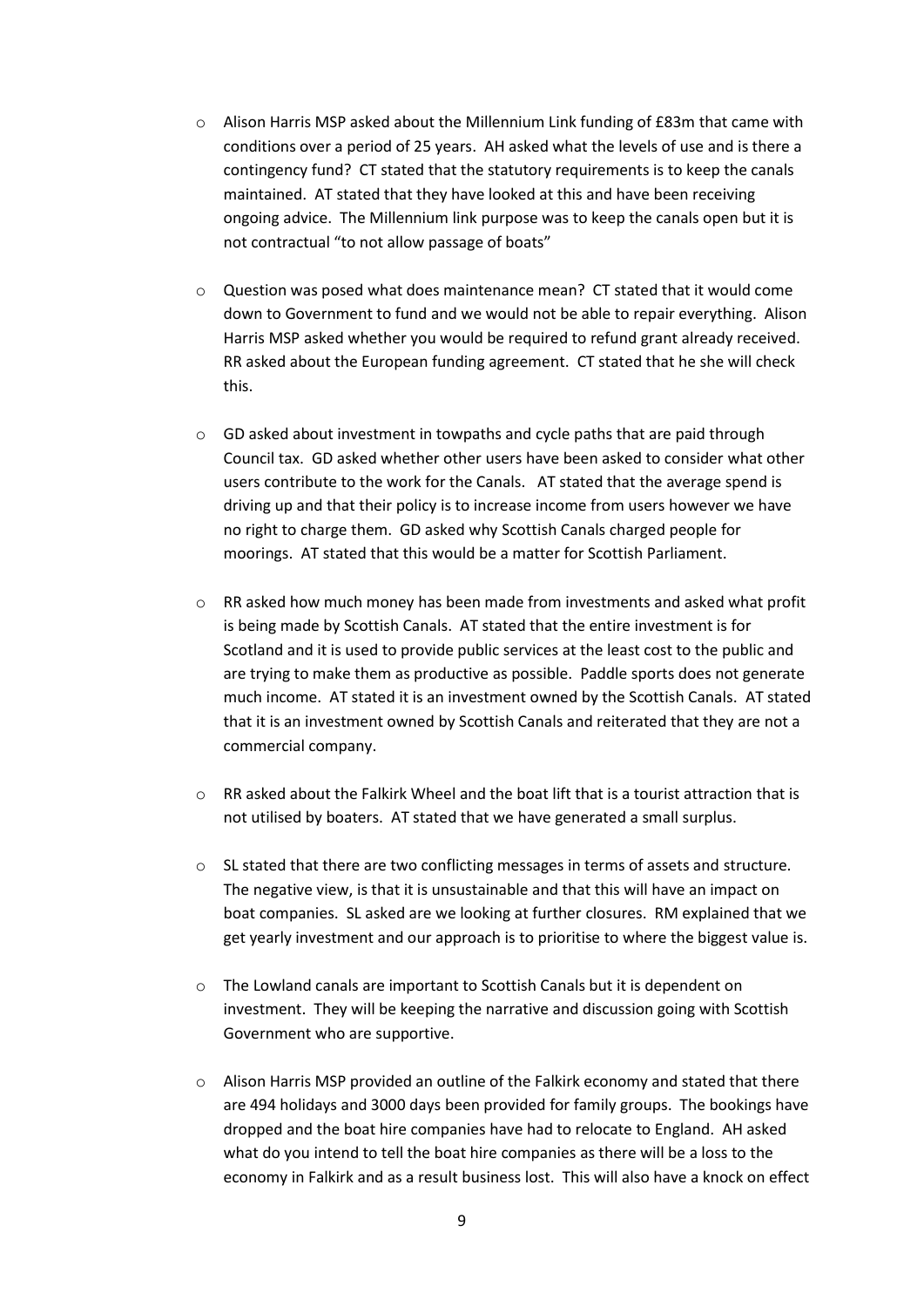to the Falkirk Wheel and the Kelpies and stressed that it was vital that we address this. RM stated that there is a clear plan for the infrastructure and engineering at Twechar and Bonnybridge and they are having positive dialogue with the Scottish Government.

o RM stated that there is a clear plan and we do not want to lose the boat hire fleet and want to increase boat traffic. Alison Harris MSP expressed concern that if something goes wrong with the Falkirk Wheel then this would be detrimental. CT stated that they are due budget announcements soon and they will be directing them to particular opportunities.

SMCM thanked Scottish Canals and to everyone who contributed to discussion.

#### **3. British Divers Marine Life Rescue – Colin McFadyen (presentation circulated)**

CM gave his thanks to the CPG for invitation to present at the meeting. He explained that he is the North East Co-ordinator and they run Whale and Dolphin Rescue teams and cover area from Grangemouth to Shetland.

CM requested that if boaters see animals in distress please notify them and also inform the Coastguard. CM further explained that he has very good links with Marine Scotland and they have access to their air and water vessels so they can assist when required. They have funding from Marine Scotland and Crown Estates and are part of Scottish Entanglement Framework. They are working with the Creelmen Fisheries Federation to come out with a new strategy and requested that boaters keep an eye out for ghost gear.

#### **4. Alison Rose, Whale and Dolphin Conservation, Alison Rose (presentation circulated)**

Alison Rose provided her presentation and explained that she is the Centre Manager at the Visitor Centre at mouth of River Spey. (presentation circulated).

There then followed an opportunity for questions.

FD asked about fishing gear. CM stated that they deal with fishing nets and creel nets and individual ropes and that there is a parallel between boaters. FD explained that the RYA have a policy to report incidents on floating lines and that they could add information about whales to these reports.

A Rose stated that there are lots of sightings that are reported on social media however this can cause problems as people then instantly go to that sighting. AR encouraged people to be aware of the wildlife code and use the hashtag of the code when making posts on social media. CM explained that we have not went too publicly, we do not want people trying to deal with this by themselves and they have also been working with industry bodies to get the message out.

GD asked what advice you would give when dolphins attack porpoises. AR stated that their advice would be not to intervene. GD asked that they give consideration to publicising this. AR agreed that they would look into this. IW asked about ghost gear and whether there was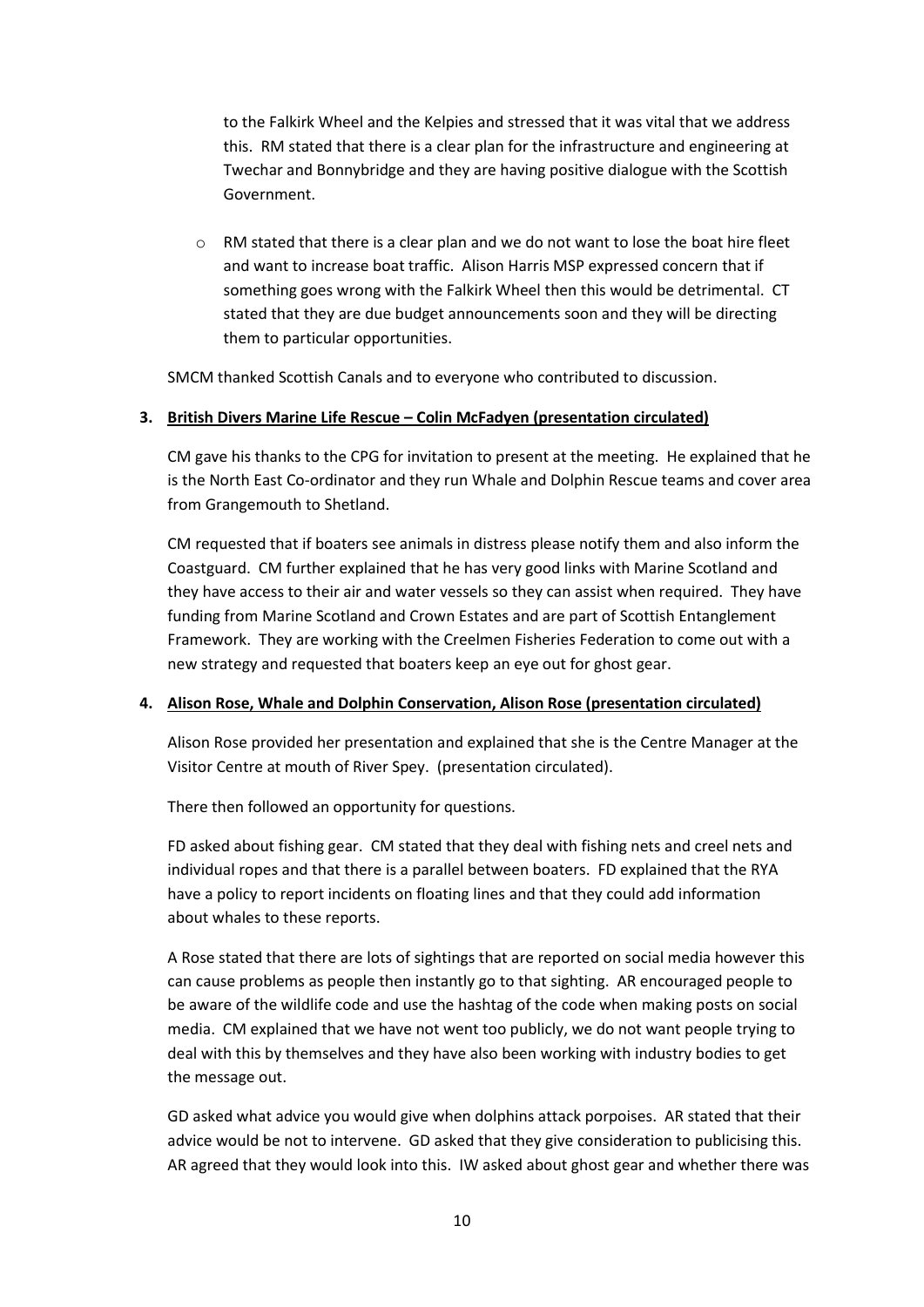any guidance. CM stated that there are other organisations that are "fishing for litter". CM stated that we don't have anyone involved and we try and publicise their work when we can.

#### **Action: Whale and Dolphin Conservation presentation to be circulated round CPG.**

#### 5. **Update on EU/Brexit**

SMCM reported that the EU Withdrawal bill has been passed through Parliament. The European Council meeting is to take place and we should get further information after this meeting.

JA reported that RYA UK are working with the UK government on the following –

- Border control for recreational boaters.
- Qualifications and whether they will be recognised in EU.
- Transporting of Instructor qualifications, whether they will be able to operate within the EU.

#### 6. **The Marine Tourism Strategy Update, Review and Launch**

SL reported that the Marine Tourism Development Group is in its fourth year and is taking the strategy forward. A detailed discussion has taken place between Highlands and Islands Enterprise and Scottish Tourism Alliance and they have reviewed and re-aligned their targets. The brief for the assessment has been undertaken and will take place in the second half of this year and they will be inviting comment from local authorities and we will invite them to the Marine Tourism Development Group.

They will use the review and local authority engagement to build infrastructure and they need more focus and will look at regeneration benefits. Once a business case is put together they will try and source someone to take this forward. They are working with the RYA on "2020 Year of Coast and Water" and British Marine Scotland on industry and skills and will look at larger scale growth.

SMCM thanked them very much for the presentation and asked about the strategy/action plan and that he had expected more to happen at this point. SL acknowledged that they are not as far along as they had anticipated but that they are now looking to deliver.

SMCM asked about "2020 Year of Coast and Water" and stated that this will be a big hook for attracting new investment. SL stated that we are looking to have events and will be working with the RYA on what can be delivered.

ML stated that they have arranged a meeting with Fiona Hyslop, Cabinet Secretary for Culture, Tourism and External Affairs to look at infrastructure and look at how this can be resourced as they need a delivery manager to look at each infrastructure project (and any that are brought to light) and check them for ownership and owners commitment to progress on their site), local plan compliance, planning issues, local authority and Government policy and them to produce high level costings, feasibility and funding reports.

#### **2020 year of Coast and Water**

GD asked for background to the Year of Coast and Water. SMCM explained that there are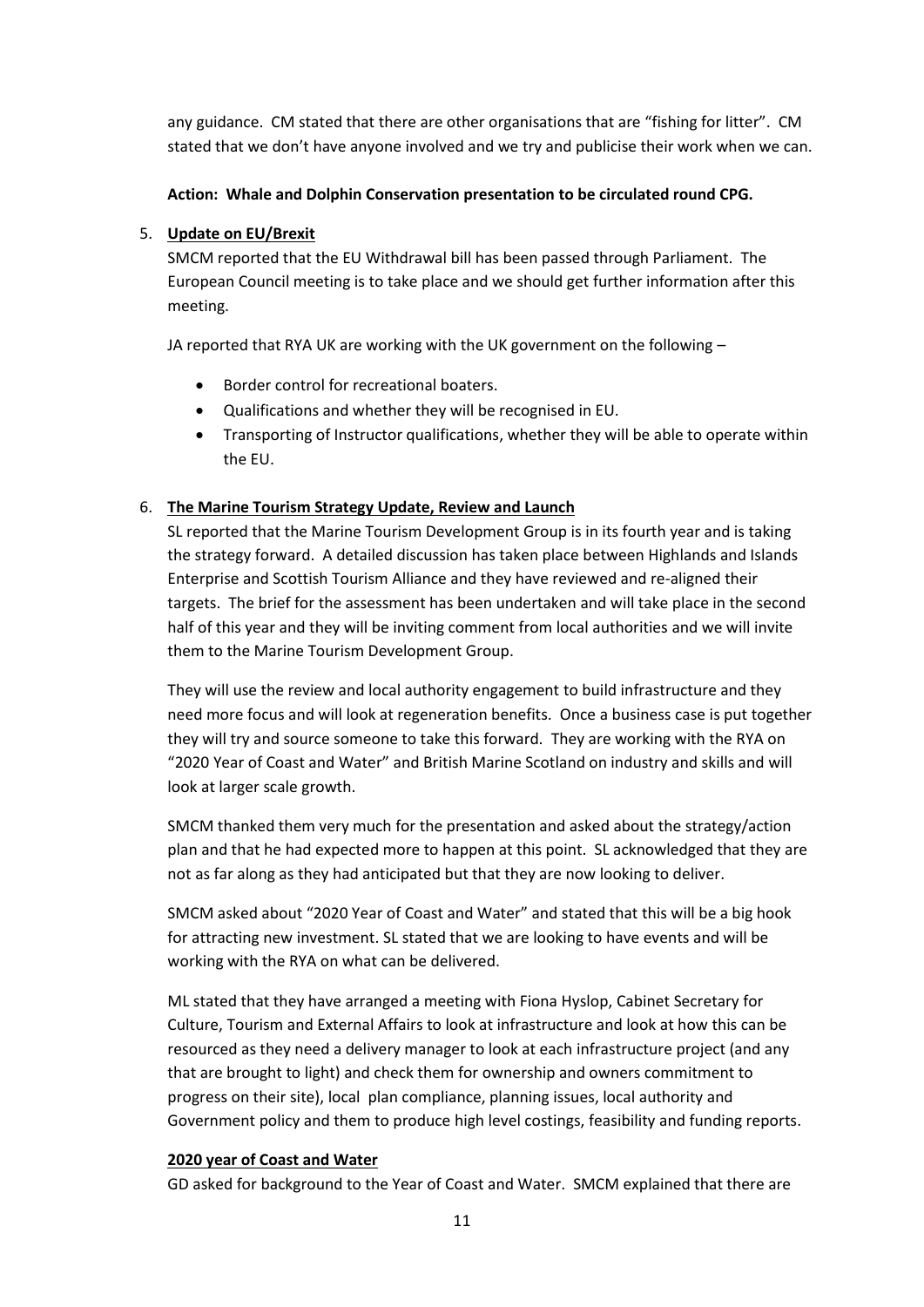various themed years. They have been spaced out to every 2 years to provide adequate lead in time. The Year of Coast and Water will be a great opportunity to promote activities and the Cross Party Group have played a pivotal role in this.

#### 7. **AOCB**

#### **Aberdeen Harbour Expansion**

Liam Kerr MSP raised about Aberdeen Harbour expansion and stated that this will be a great asset to the area.

**Action: It was agreed to invite Aberdeen Harbour to a future Cross Party Group.** 

#### 8. **Future Business**

JA raised about the Harbour Revision order at Oban and asked that it be added as a future agenda item. JA further reported that there is a consultation survey that will be issued.

**Action: Oban Consultation Survey to be circulated to all CPG members. Action: Consideration to be given to inviting CMAL to a future meeting.**

## **ADDENDUM – Written Report from Scottish Coastal Forum provided by Rhona Fairgrieve Points from the SCF:**

- Successful completion of the EU-funded SIMCelt project in May should allow Rhona's time to be freed up for re-instigating more direct stakeholder engagement via the Scottish Coastal Forum; apologies for this meeting but would hope to attend in September **Points from Marine Scotland:**
- Ian Black has recently joined the Marine Planning Team and brings with him a range of experience as a terrestrial planner; Ian has taken over from Wendy Geary in dealing with the rolling-out in due course of the Scottish Marine Regions and Regional Marine Planning;
- A new Sectoral Marine Plan for Offshore Wind is in the process of development and the documents relating to the Sustainability Appraisal were released for public consultation on 13 June. This includes a Social and Economic Impact Assessment (SEIA) that includes a Scenario Mapping exercise, which will consider the potential social and economic impacts and opportunities on a wide range of stakeholders and sectors making use of Scotland's marine and coastal resources. All relevant documentation is available at: [https://consult.gov.scot/marine-scotland/offshore-wind-scoping/;](https://url6.mailanyone.net/v1/?m=1fXS5k-000CYM-4s&i=57e1b682&c=gBD9oNdYKi9x7DuZ7RPB0O270RmOIkvpmObivDNA1MRDIs3hUxqk0Pdr2FXtUzBy0HOFJ7uHV5fe9pkpRe56F1kqHHSDlxRLvw3XXN7AN6G2RtkYgNOs-PJnQM1f5pr3QGp3Py1J2QXFlWITxlWc0vnH80XPmgJIu-e8VCXG9AfTQo5I58IK-HiHNr_AZ8hHtIZJzUIUqi-L03t3spkXk1ks5qZxORzRT8_842m551Zy846jLKadmxC9kC5lc-CHkLqgDJC5oNRnv9L5Ubx6JQ)

Roseanna Cunningham hosted a Marine Litter Summit in Oban on 18 June and invited industry, e-NGOs and others to contribute ideas on how to combat single use plastics and marine litter. The Scottish Government's ban on the production of microbeads in wash-off personal cosmetics came into effect last week and further work is underway across SG and with the UKG on addressing other elements of marine litter, particularly cotton buds and microplastics.

## **9. Date of Next Meeting**

#### **Tuesday 25 th September 2018 at 6pm.**

The meeting closed and SMCM gave this thanks to everyone for their attendance. There was a vote of thanks to the Chair.